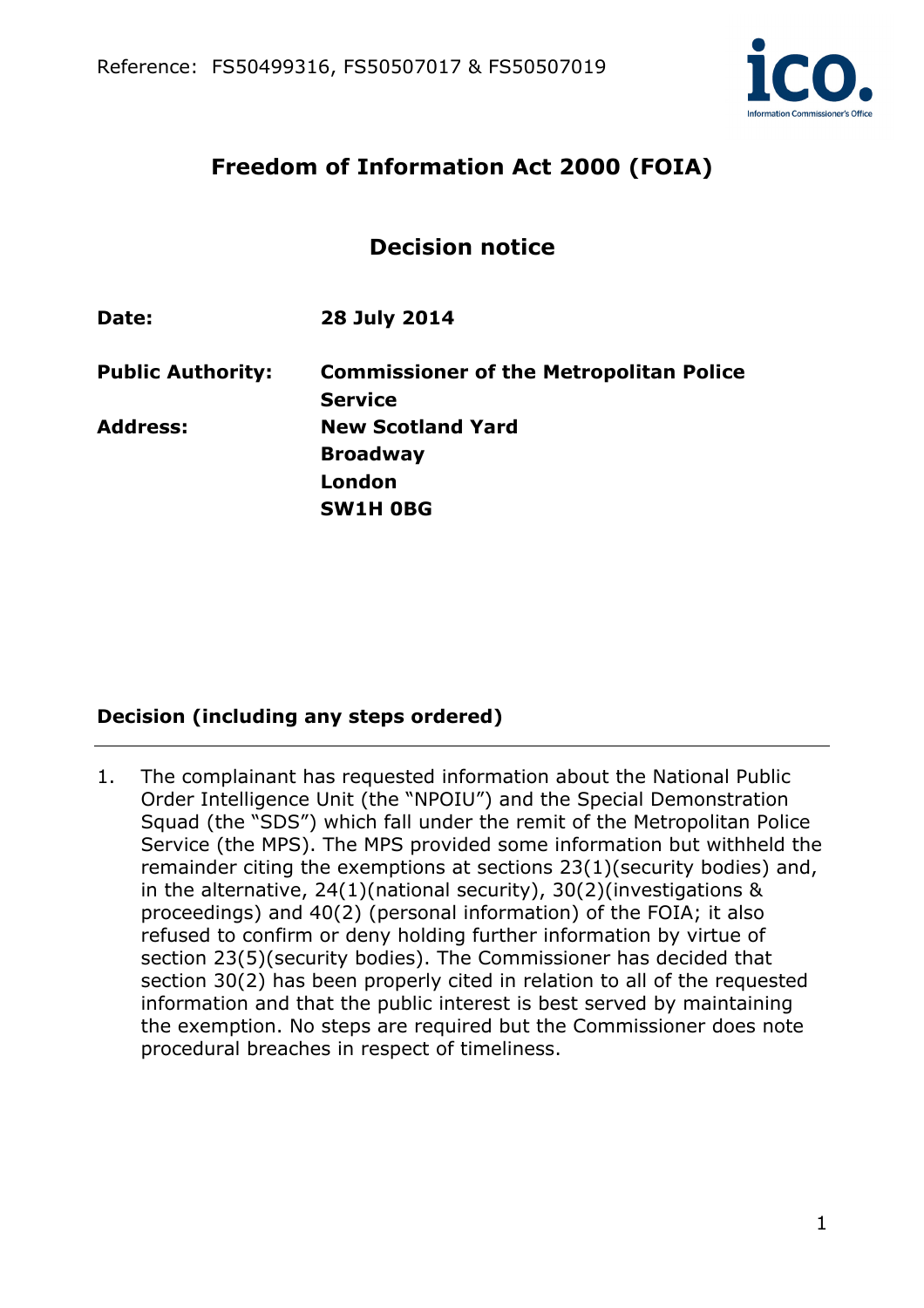

# **Background**

- 2. The Commissioner is considering three related complaints from this complainant. As they were considered together by the MPS at internal review stage, the Commissioner has included all three cases in this one decision notice.
- 3. A total of 17 documents have been identified as falling within the scope of the three requests. These have been numbered by the public authority for convenience and are listed below:
	- 1. National Public Order Intelligence Unit Minute Sheet (dated 13/9/2001)
	- 2. Welfare File note (dated 12/12/01)
	- 3. Letter to HR Directorate (dated 04/02/02)
	- 4. Psychological Recruitment Assessment Memorandum (dated 28/02/02)
	- 5. RE OH Memo dated 28th February 2002 (no date)
	- 6. Policy Paper Welfare Policy paper (date stamp 25/03/02)
	- 7. Welfare Policy (date stamp 25/03/02)
	- 8. Special Branch Policy Paper memorandum (dated 15/05/02)
	- 9. Development of current procedures for SDS welfare (dated 22/03/05)
	- 10. 1995 SDS manual
	- 11. NPOIU Welfare Policy (dated 14/04/00)
	- 12. SDS Health & Safety (30/06/00)
	- 13. Welfare meeting Tuesday 12 September 2000 (14/09/00)
	- 14. Memo Draft letter (10/08/01)
	- 15. Letter (25/09/01)

 $\overline{a}$ 

- 16. File note (undated)
- 17. Welfare meeting re Special Duty Section (SDS) (05/05/00)
- 4. Reference is made to "Operation Herne". The first report relating to this operation is available online<sup>1</sup> and a recent update placed on the MPS's website shows that it remains, at the time of writing this notice, an ongoing inquiry<sup>2</sup>.

<sup>2</sup> http://content.met.police.uk/News/Operation-Hernereport/1400022946786/1257246741786

<sup>1</sup> http://www.met.police.uk/foi/pdfs/priorities\_and\_how\_we\_are\_doing/corpor ate/operation\_herne.v1.pdf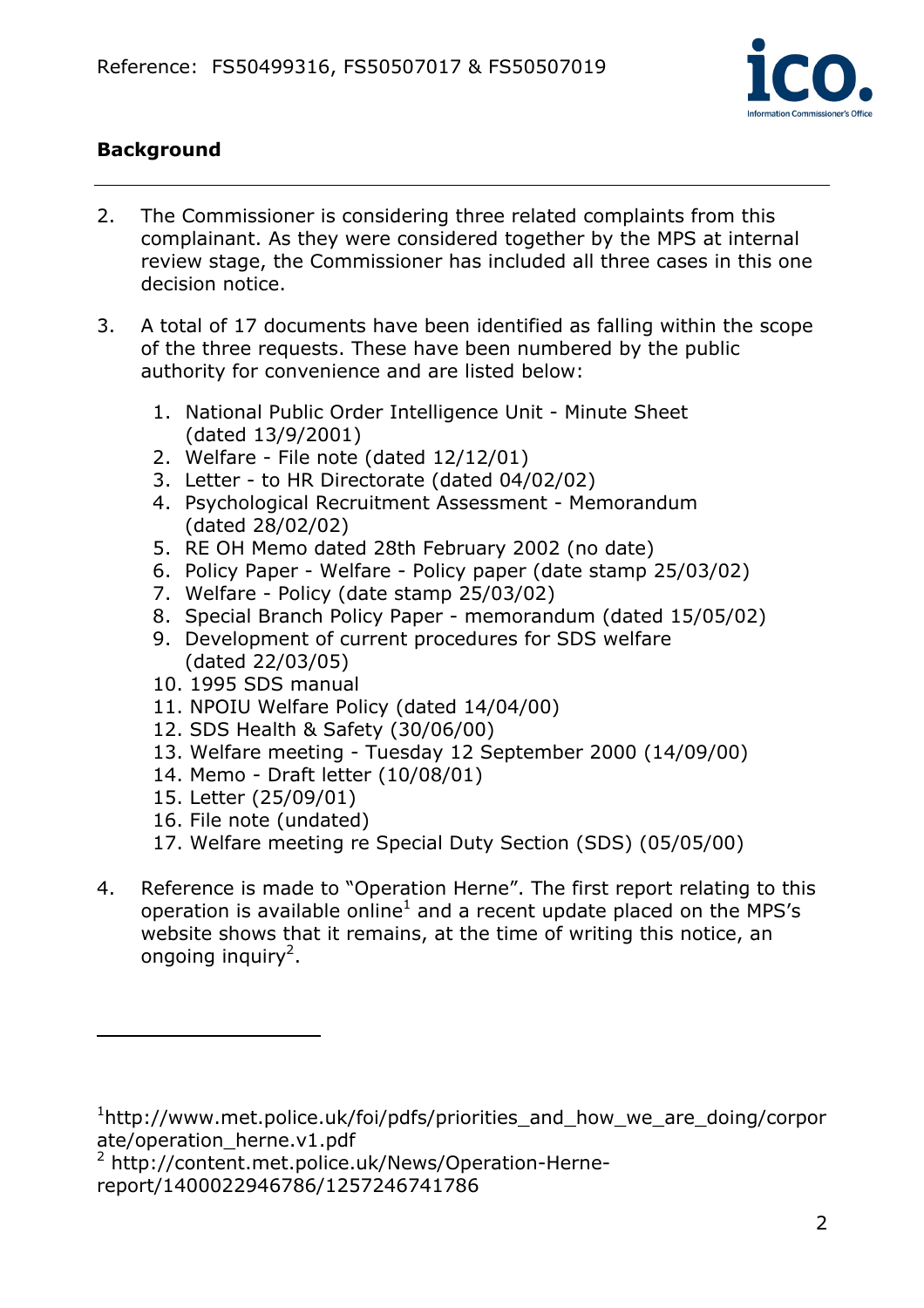

#### **Requests and responses**

5. The Commissioner has itemised each of the three requests under consideration below.

#### **FS50499316**

6. On 24 January 2012, the complainant wrote to the public authority and requested information in the following terms:

> *"My request relates to the National Public Order Intelligence Unit (NPOIU) which is under the command of the Metropolitan Police. It relates to the arrangements put in place by the management of the NPOIU to ensure the mental welfare of undercover officers deployed by the NPOIU.*

*Under the act , I would like to know:* 

*1) What policies have been initiated by the NPIOU since January 1 2000 to implement arrangements to ensure the psychological and psychiatric well-being of undercover officers working for the NPOIU* 

*2) What policies have been initiated by the NPIOU since January 1 2000 to ensure that undercover officers working for the NPIOU received regular psychological counselling and assessment.* 

*Under the act, I would also like to request:* 

*1) Complete copies of documents which outline these policies since January 1 2000;* 

*2) Complete copies of any policy or discussion papers held by the National Public Order Intelligence Unit which discusses this subject since January 1 2009.* 

*… I would also like to ask your department, on answering this request, to provide a schedule of the documents which are relevant to this request. I believe that there should be a brief description of each relevant document including the nature of the document, the date of the document, and whether the document is being released or not. I believe that providing such a schedule would clarify what documents are being released and what is being withheld, and would also represent best practice in open government".* 

7. On 5 April 2012, the MPS confirmed that it held information within the scope of the request but refused to provide this citing sections 30(1)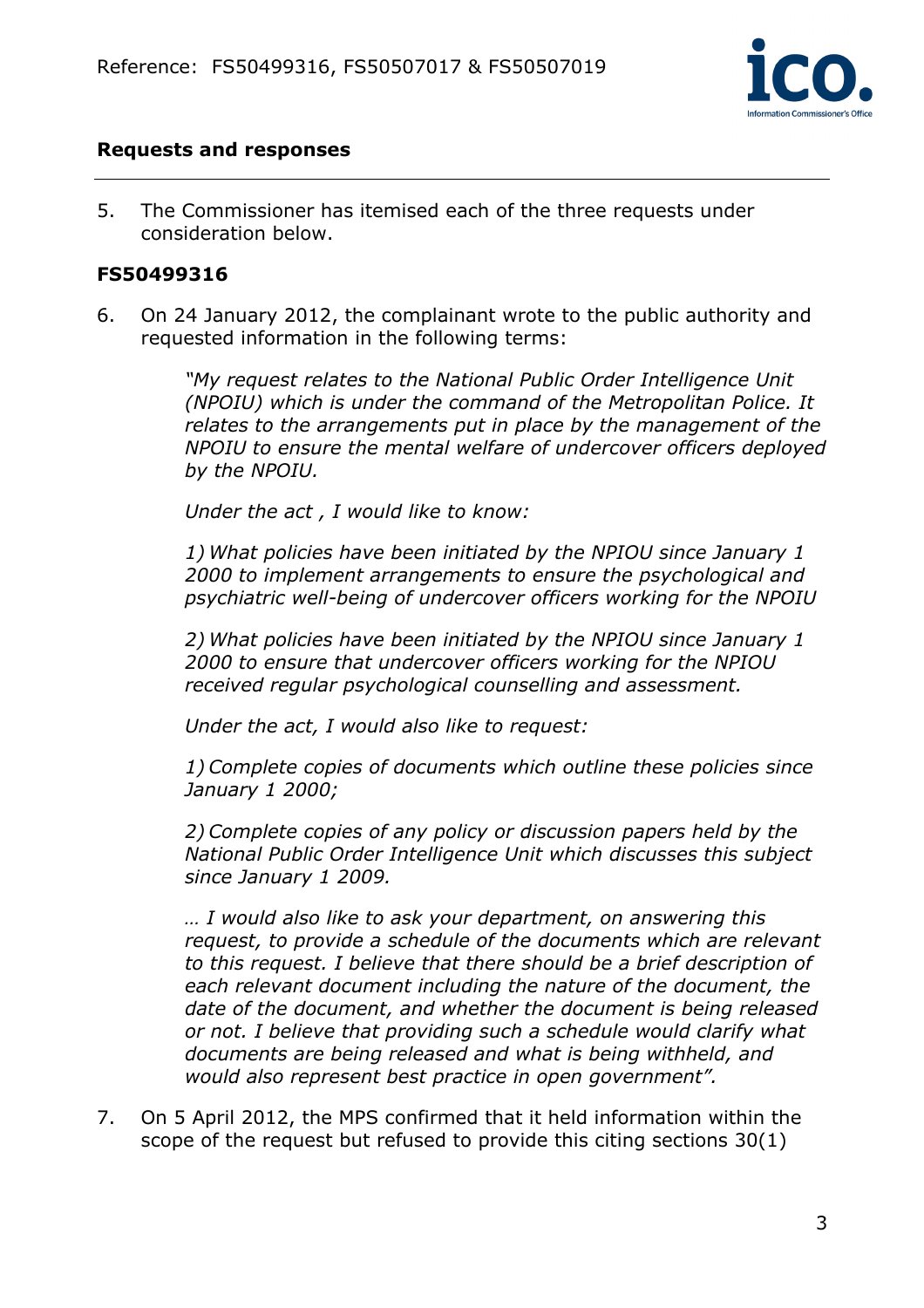

(investigations and proceedings) and 31(2) (law enforcement) of the FOIA.

## **FS50507017**

8. On 2 February 2012, the complainant wrote to the public authority and requested information in the following terms:

> *"My request relates to the Special Demonstration Squad (SDS) which was run by the Metropolitan Police between 1968 and 2008. The Squad was formed following the 1968 anti-Vietnam war riots in Grosvenor Square to gather information about public order problems and to build knowledge of extremist organisations and individuals. Its work is described on page 37 of this HMIC report published on February 2 2012:*

*http://www.hmic.gov.uk/media/review-of-national-police-unitswhich-provide-intelligence-on-criminality-associated-with-protest-20120202.pdf* 

*The SDS deployed undercover officers to gather information.* 

*Under the act , I would like to know:* 

*3) What policies were put in place by the SDS between January 1 2000 and its closure in 2008 to implement arrangements to ensure the psychological and psychiatric well-being of undercover officers working for the NPOIU* 

*4) What policies were put in place by the SDS between January 1 2000 and its closure in 2008 to ensure that undercover officers working for the NPIOU received regular psychological counselling and assessment.* 

*Under the act, I would also like to request:* 

*3) Complete copies of documents which outline these policies between January 1 2000 and its closure in 2008* 

*4) Complete copies of any policy or discussion papers held by the SDS which discussed this subject between January 1 2000 and its closure in 2008.* 

*… I would also like to ask your department, on answering this request, to provide a schedule of the documents which are relevant to this request. I believe that there should be a brief description of each relevant document including the nature of the document, the date of the document, and whether the document is being released*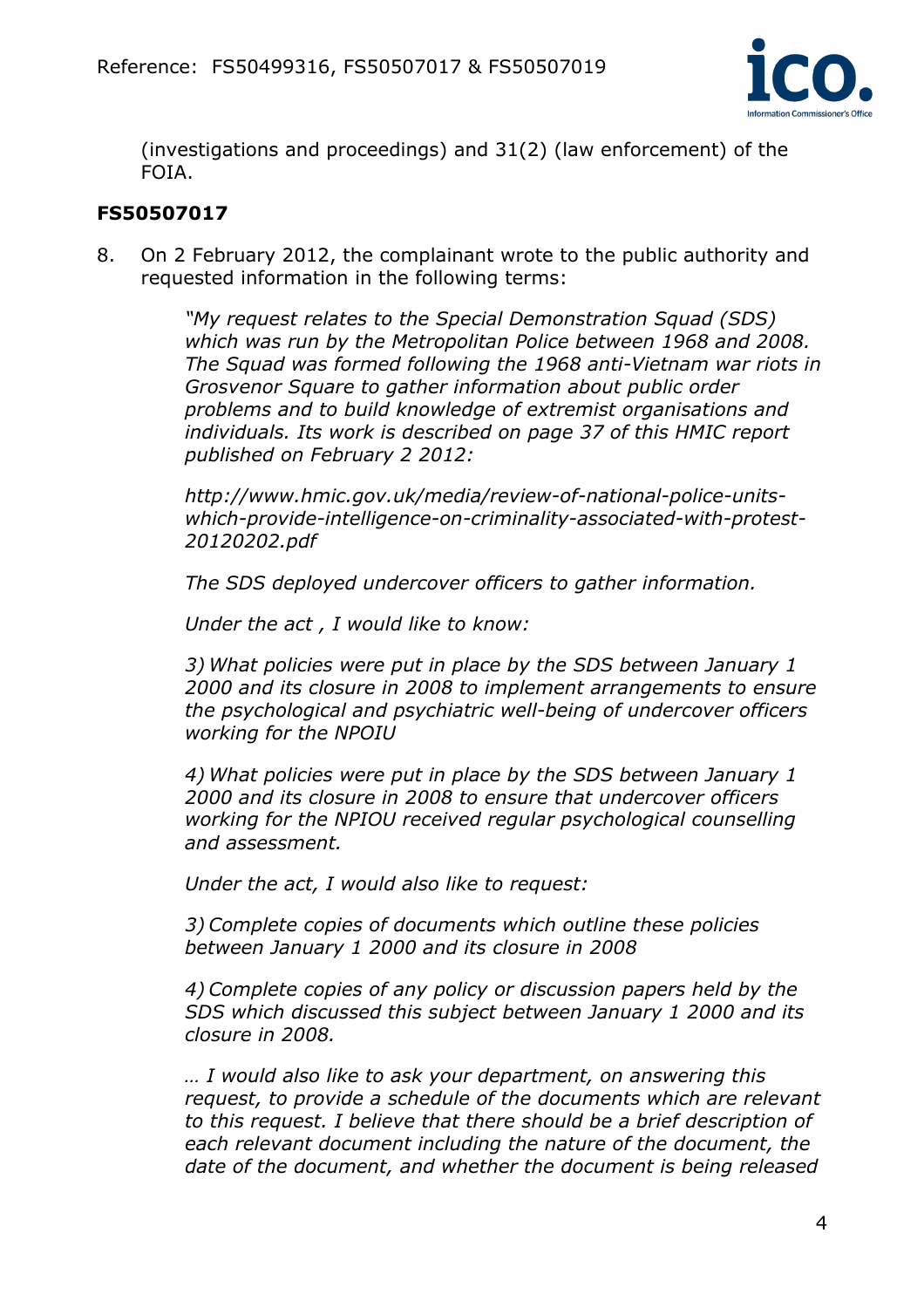

*or not. I believe that providing such a schedule would clarify what documents are being released and what is being withheld, and would also represent best practice in open government".* 

9. On 5 April 2012, the MPS confirmed that it held information within the scope of the request but refused to provide this citing sections 30(1) (investigations and proceedings) and 31(2) (law enforcement) of the FOIA.

## **FS50507019**

10. On 27 February 2012, the complainant wrote to the public authority and requested information in the following terms:

> *"My request relates to a document produced by a Metropolitan Police unit known as the Special Demonstration Squad (SDS) which existed between 1968 and 2008. The work of the SDS is described on pages 14, and 37-39 of a report into national police units which provide intelligence on criminality associated with protest published in February 2012 by Her Majesty's Inspectorate of Constabulary (HMIC).*

*A copy of the report can be found here: http://www.hmic.gov.uk/media/review-of-national-police-unitswhich-provide-intelligence-on-criminality-associated-with-protest-20120202.pdf* 

*On page 38 of this report, it states that a manual produced in 1995 by the SDS "describes how their undercover field officers should operate".* 

*Under the act, I would like a complete copy of this 1995 manual…* 

*I would also like to ask your department, on answering this request, to provide a schedule of the documents which are relevant to this request. I believe that there should be a brief description of each relevant document including the nature of the document, the date of the document, and whether the document is being released or not. I believe that providing such a schedule would clarify what documents are being released and what is being withheld, and would also represent best practice in open government".*

11. On 5 and 26 April 2012, the MPS confirmed that it held information within the scope of each request, but refused to provide this citing sections 30(1) (investigations and proceedings) and 31(2) (law enforcement) of the FOIA.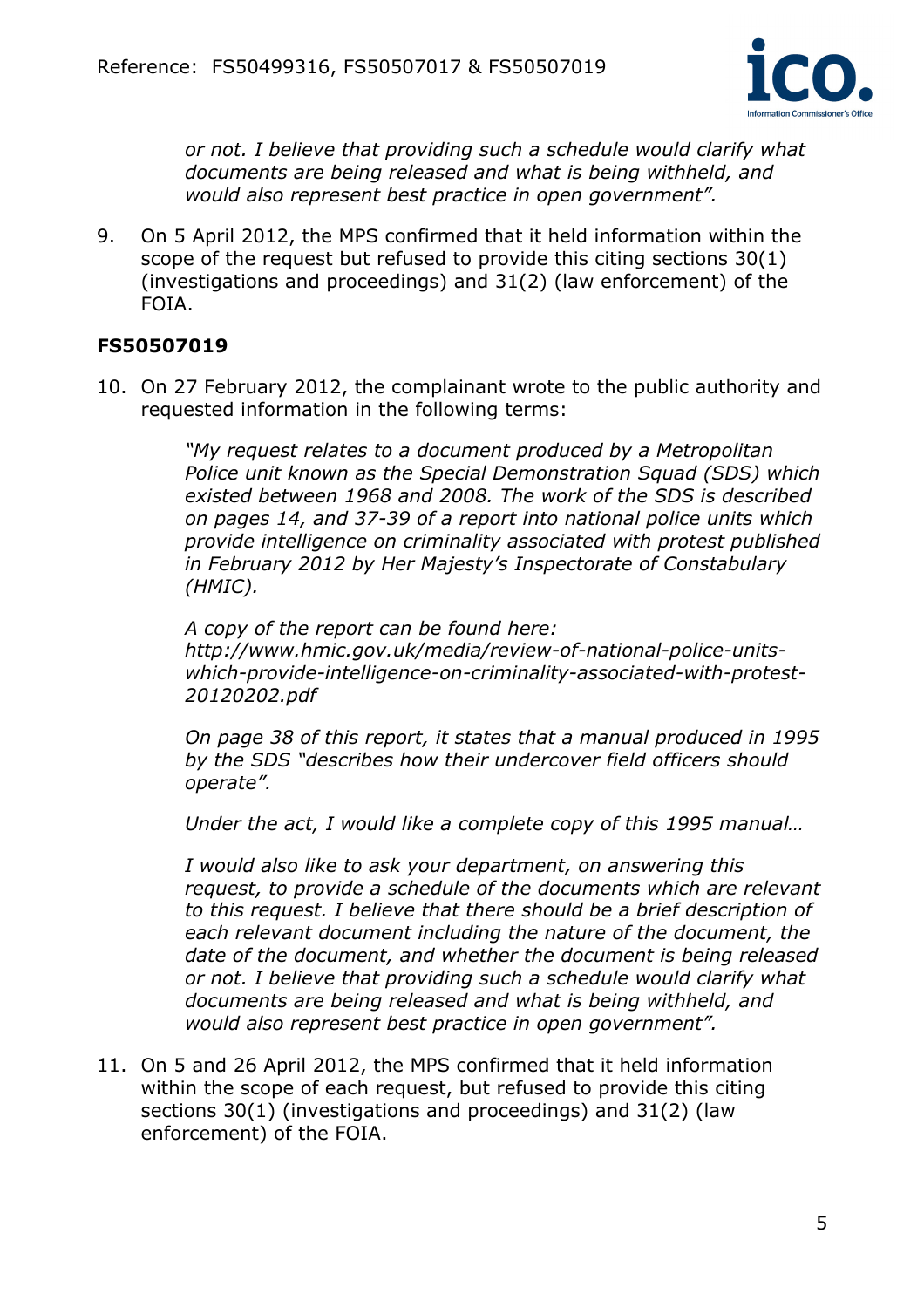

- 12. Following an internal review the public authority wrote to the complainant on 30 April 2013. Its response considered all three requests and it disclosed some information. The remaining information was withheld citing different exemptions for each request. These included the exemptions at sections 23(5), 24(1), 30(2)(a)(i) and (ii), 31(1)(a) and (b), 38(1) and 40(2).
- 13. During the Commissioner's investigation the MPS made the following revisions to the exemptions being cited.
	- It clarified that it wished to rely on section 30(2) in respect of the entire withheld information, ie covering all three requests.
	- It advised that it was no longer relying on section  $31(1)(a)$ .
	- It advised that section 23(1) and, 'in the alternative', section 24(1) were now being cited.
	- It clarified that section 23(5) was also being cited as it was not required to confirm or deny whether any additional information is held relating to security bodies.
- 14. Following two visits by the Commissioner's staff to the MPS to view the withheld information, further information was disclosed.

## **Scope of the case**

- 15. The complainant contacted the Commissioner 28 May 2013 to complain about the way his request for information had been handled. He specifically referred to timeliness and the application of exemptions.
- 16. The complainant also drew the Commissioner's attention to matters that had occurred since the date of his request which he believed increased the public interest in disclosure of the requested information. However, the Commissioner must consider the situation at the time a request is made and he is therefore unable to take these later matters into account.

### **Reasons for decision**

### **Section 10 – time for compliance**

17. Section 10(1) of the FOIA provides that a public authority should comply with section  $1(1)$  within 20 working days. Section  $1(1)(a)$  initially requires a public authority in receipt of a request to confirm whether it holds the requested information.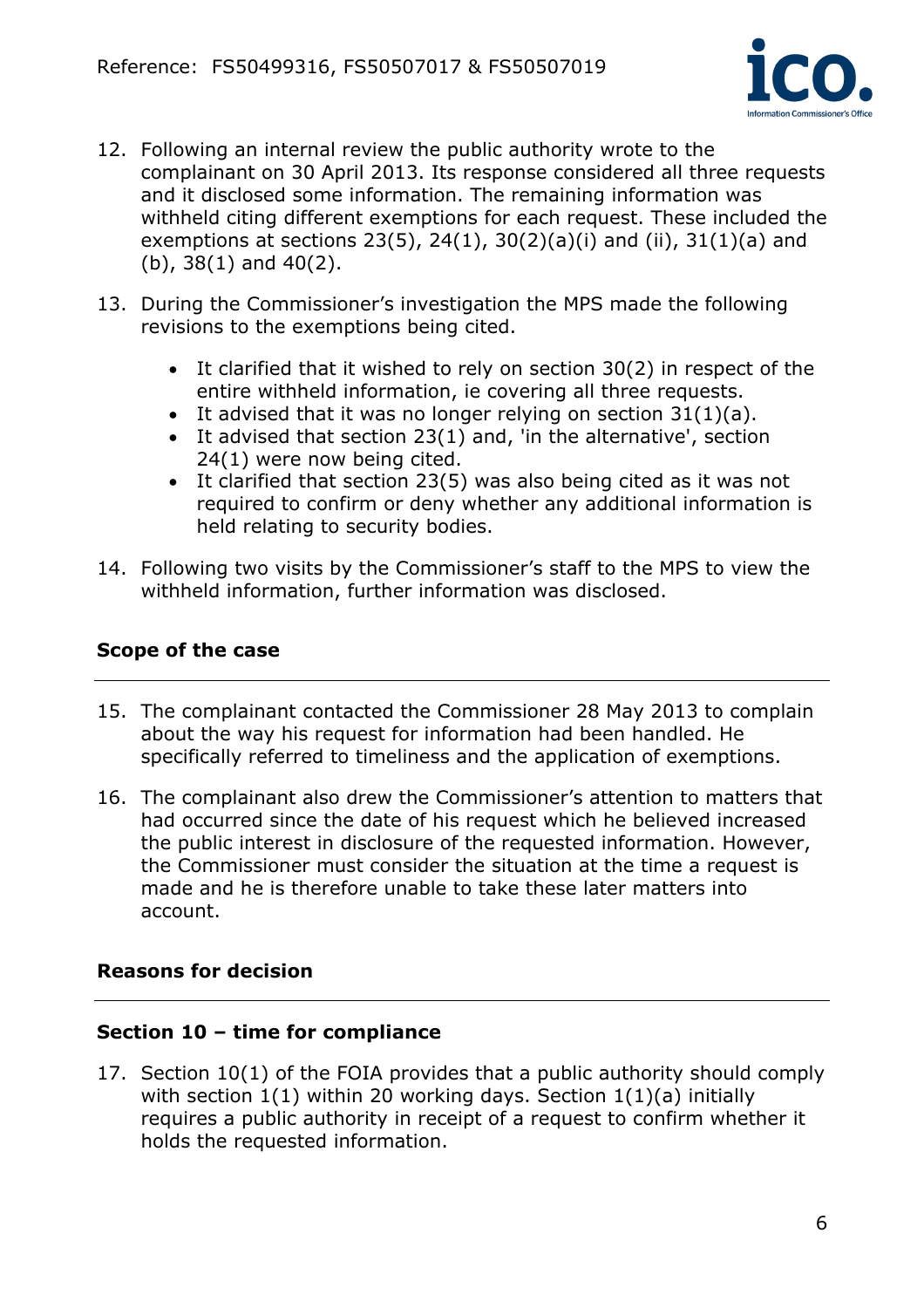

18. None of these three requests were responded to within this time limit. The Commissioner therefore finds that the public authority breached section  $10(1)$  by failing to comply with section  $1(1)(a)$  within the statutory time period.

### **Section 30 - investigations and proceedings**

- 19. This exemption has been considered first as it has been cited in respect of all of the withheld information.
- 20. Subsection (2) of this exemption has been cited which states:

*"Information held by a public authority is exempt information if – (a) it was obtained or recorded by the authority for the purposes of its functions relating to-* 

*(i) investigations falling within subsection (1)(a) or (b) (b) it relates to the obtaining of information from confidential sources".* 

21. The investigations falling within subsection  $(1)(a)$  and  $(b)$  are:

*"(a) any investigation which the public authority has a duty to conduct with a view to it being ascertained—* 

- *(i) whether a person should be charged with an offence, or*
- *(ii) whether a person charged with an offence is guilty of it,*
- *(b) any investigation which is conducted by the authority and in the circumstances may lead to a decision by the authority to institute criminal proceedings which the authority has power to conduct".*
- 22. Consequently, for information to be exempt from disclosure under section 30(2), it must have been obtained for the purposes of the public authority's investigations or proceedings **and** relate to the obtaining of information from confidential sources.
- 23. Confidential sources contribute information which is often vital to the investigations, proceedings and law enforcement activities of public authorities. A confidential source is a person who provides information on the basis that they will not be identified as the source of that information. As a rule, confidential sources will be third parties. In most circumstances an authority's own officers are unlikely to be considered confidential sources. However, undercover police officers and others working undercover for law enforcement bodies are an exception. The concealment of their true identity is an essential feature of their work.
- 24. It is also important to remember that section 30(2) is a class-based exemption; if information meets both of the criteria referred to in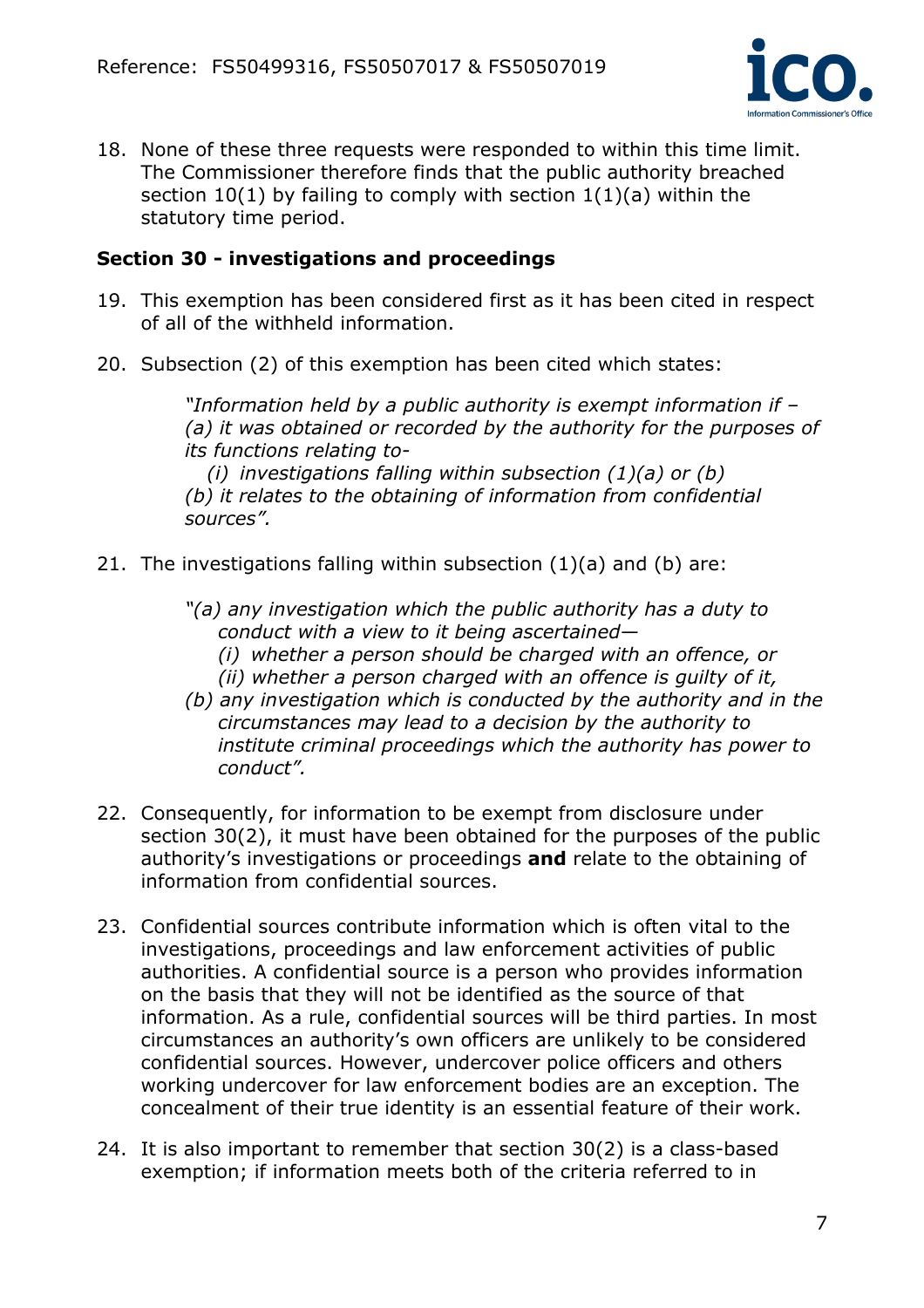

paragraph 22 above, it is exempt from disclosure. There is no need to demonstrate any prejudice to a particular investigation or proceeding in order for the exemption to be engaged. However, the exemption is subject to the public interest test and the likelihood of any harm occurring as a consequence of disclosure is directly relevant to that test.

- 25. The MPS has provided a lengthy submission to the Commissioner to state its position. This was supplemented by confidential discussions with the Commissioner's staff, including the signatory to this decision notice, while the information was being reviewed by them at MPS premises.
- 26. In the particular circumstances of this case the relevant purposes in section 30(2) - thus the relevant investigations or proceedings – are connected to those being undertaken in relation to Operation Herne. The MPS has confirmed to the Commissioner that "*all of the information identified in relation to the requests was held by the Operation Herne team".* It confirmed that part of the scope of the Operation Herne inquiry is to identify any potentially criminal behaviour or conduct which may need to be considered under conduct regulations. It went on to clarify: "*Therefore, Operation Herne may in the circumstances lead to a decision as to whether a person should be charged with an offence and or a determination as to whether an individual charged with an offence is guilty of it*".
- 27. The police officers whose conduct is under consideration as part of Operation Herne are all undercover officers. The Commissioner is therefore satisfied that Operation Herne is caught by section 30(2) and that the exemption is therefore engaged in respect of all the withheld information.
- 28. However, section 30 is a qualified exemption and therefore the Commissioner must consider whether the public interest in maintaining this exemption outweighs the public interest in disclosing the information.
- 29. In considering where the public interest lies in this case , the Commissioner has been guided by the Information Tribunal in the case of *Toms v Information Commissioner & Royal Mail* where it stated:

*"… in striking the balance of interest, regard should be had, inter alia to such matters as the stage or stages reached in any particular*  investigation or criminal proceedings, whether and to what extent *the information has already been released into the public domain, and the significance or sensitivity of the information requested".*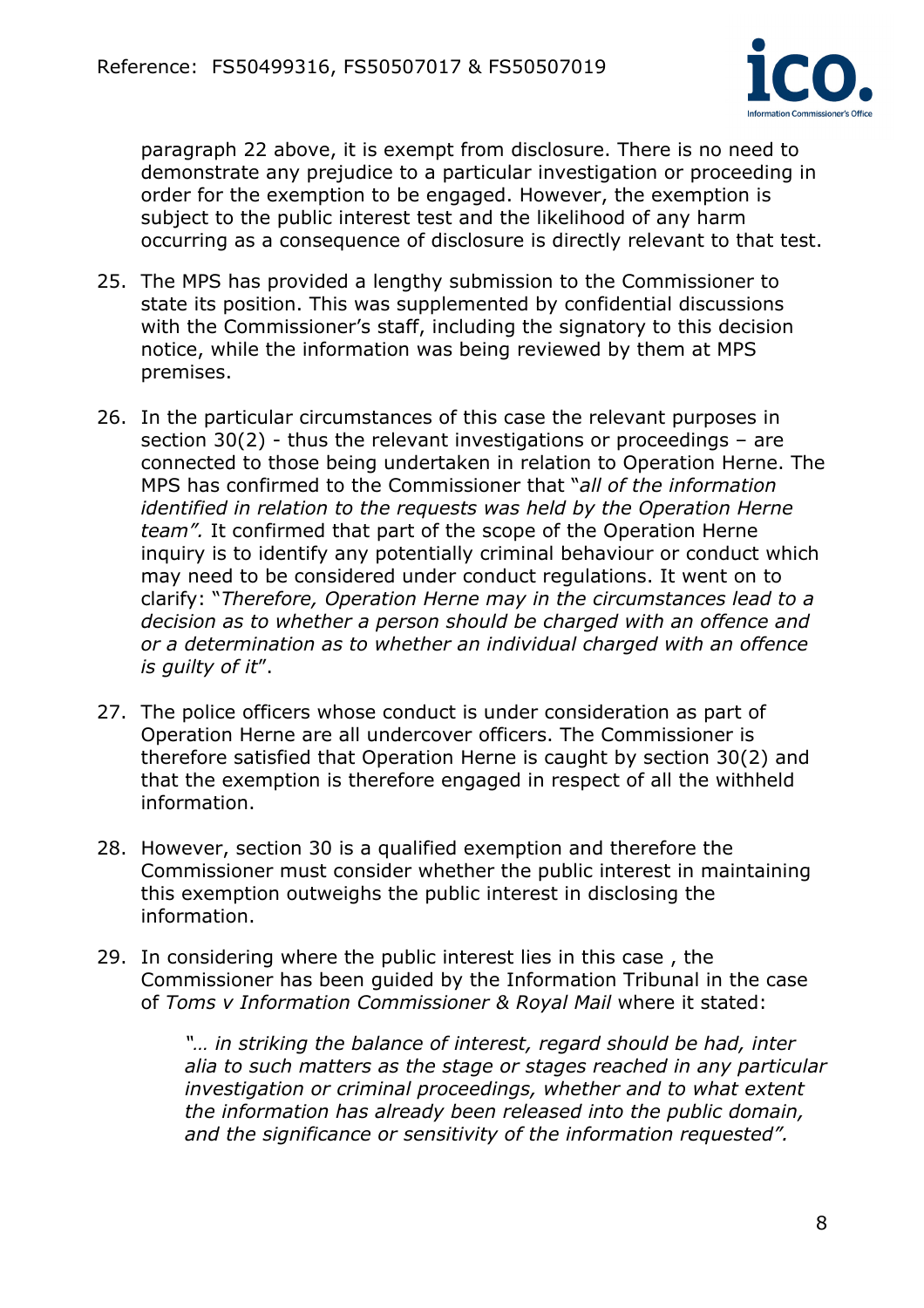

# *Public interest in disclosing the information*

30. The MPS has recognised the public interest in disclosure of the requested information. It confirmed that it has tried to satisfy this where possible by disclosing information; this is something which it has revisited during this investigation by continuing to disclose as much as it can without causing any undue prejudice to the investigation as it continues. This is demonstrated by the following statement:

> *"At the time of writing, the inquiry has progressed to the point where the first report in relation to Operation Herne has been published. This has enabled the MPS to review the information requested in light of what has been added to the public domain and disclose additional information."*

31. The MPS also advised the Commissioner:

*"Against the background of public debate, media coverage and public scrutiny of a range of issues relating to undercover policing, there is also a legitimate public interest to the extent that the redacted information could inform public debate and enhance transparency in relation to these wider issues. However, this information is also relevant in relation to understanding the context in which various historic actions and decisions took place."* 

# **Public interest in maintaining the exemption**

 $\overline{a}$ 

32. The MPS has drawn attention to an earlier Information Tribunal finding as follows:

> "*To the extent that there is any public interest in relation to potentially criminal behaviour, I am mindful of the Information Tribunal judgement in the case of Armstrong v Information Commissioner and HMRC<sup>3</sup> which stated:*

*'93. Criminal investigations are the responsibility and statutory duty of regulated bodies, such as the police or HMRC. We are not persuaded that there is public interest in disclosing material that may lead to the discovery of further offences or other matters requiring criminal investigation. We also consider that there is* 

<sup>3</sup> http://www.informationtribunal.gov.uk/DBFiles/Decision/i260/David%20Ar mstrong%20v%20ICO%20%28EA-2008-0026%29%20Decision%2014-10- 08.pdf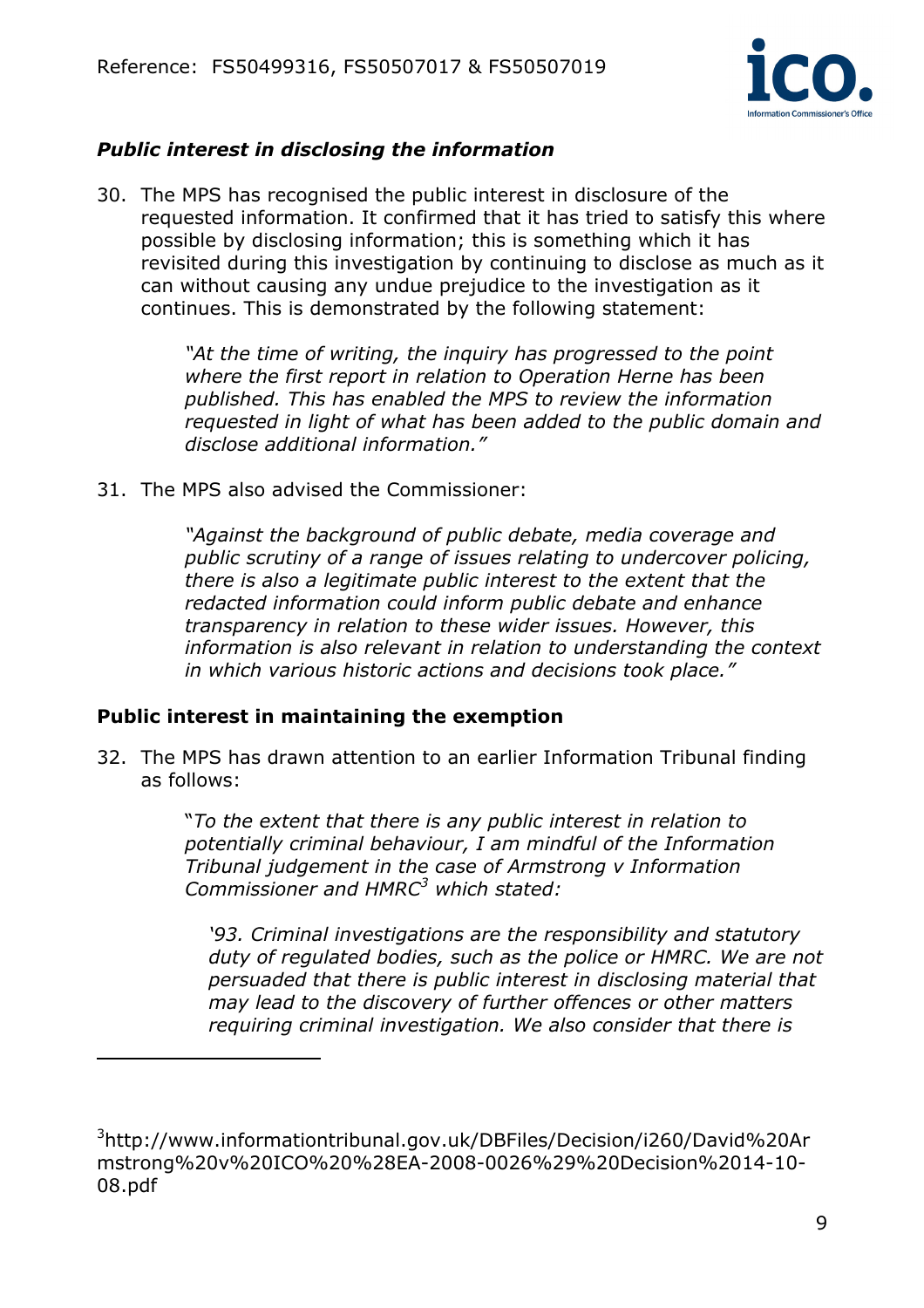

*strong public interest in ensuring that the operations of authorities which are responsible for conducting criminal investigations are not jeopardised or thwarted through disclosures of information under FOIA.'"* 

- 33. It drew further attention to the fact that Operation Herne remains a 'live' inquiry, focused upon a 40-year period dating from 1968, and that the requested information is therefore relevant to an ongoing investigation that is being conducted with a view to identifying conduct matters that may lead to criminal proceedings. Disclosure prior to the completion of the inquiry could, in the MPS's view, be detrimental to the investigation which would clearly not be in the public interest.
- 34. The MPS also argued that the drafting of section 30(2) recognises the particular public interest in ensuring that information about confidential sources is not generally disclosed. It drew particular reference to there being no historical record status for information exempt under section  $30(2)^4$  (unlike 30(1)), which it viewed as reflecting the importance of giving long-term protection to information relating to confidential sources.
- 35. It mentioned that the continued retention of these documents indicates that they still have relevance to the MPS and that the information is relevant to the '*selection, recruitment, training, tradecraft guidance and support provided to SDS officers*' which is part of the Operation Herne terms of reference.
- 36. It added:

 $\overline{a}$ 

"*The ICO guidance in relation to section 30<sup>5</sup> refers to an Information Tribunal decision in the case of Mr A Digby-Cameron v the Information Commissioner (EA/2008/0023 & 0025; 26 January 2009) that stated that the general public interest served by section 30 was:*

*'the effective investigation and prosecution of crime, which itself requires in particular* 

 $4$  Section 63(1) of the FOIA provides that historical records, ie those older than 30 years, cannot be exempt by virtue of section 30(1).

<sup>5</sup> http://www.ico.org.uk/upload/documents/library/freedom\_of\_information/d etailed specialist quides/s30 exemption for investigations and proceeding s\_v3.pdf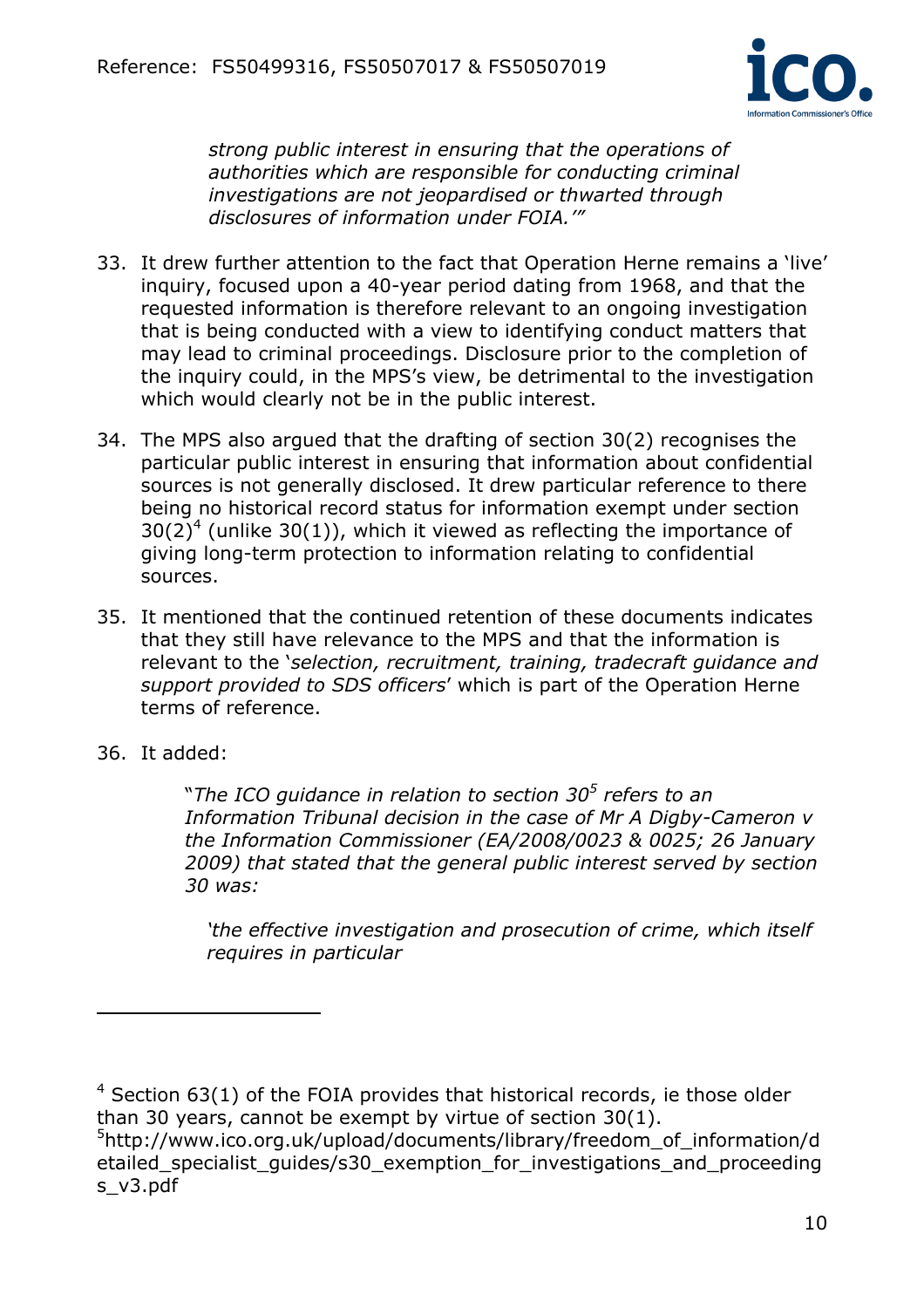

- *(a) the protection of witnesses and informers to ensure that people are not deterred from making statements or reports by the fear that they may be publicised,*
- *(b) the maintenance of the independence of the judicial and prosecution processes and*
- *(c) the preservation of the criminal court as the sole forum for determining guilt.'"*
- 37. The MPS also relied on a statement in the government White Paper $6$ outlining the Government's proposals for a Freedom of Information Act' under the heading 'What is FOI not intended to do?' which states that:

*"…FOI should not undermine the investigation, prosecution or prevention of crime, or the bringing of civil or criminal proceedings by public bodies." (paragraph 2.21)*

38. The Commissioner's attention was drawn to the fact that the Independent Police Complaints Commission (the "IPCC") is currently supervising four investigations involving undercover officers following referrals from the MPS related to Operation Herne. The MPS advised that:

> *"A premature disclosure of information pertinent to an IPCC supervised investigation that may lead to further issues suitable for IPCC referral or investigation would undermine these enquiries and the role and effectiveness of the IPCC. This would also have a negative impact upon public confidence in the police complaints system.*

> *… It is possible that the IPCC supervised investigation could lead to one of more individuals being charged and prosecuted for one or more offences".*

39. Reference was made to the large volume of information that is currently being looked at by the Operation Herne team and the harm that could be caused were information released before due consideration of that information has been given. It summed its position up by saying:

> *"Due to the volume of information to be considered, covering a time period of 40 years in addition to the resources that have been allocated to Operation Herne and the relatively short period of time*

 $\overline{a}$ 

<sup>&</sup>lt;sup>6</sup> http://www.archive.officialdocuments.co.uk/document/caboff/foi/chap2a.htm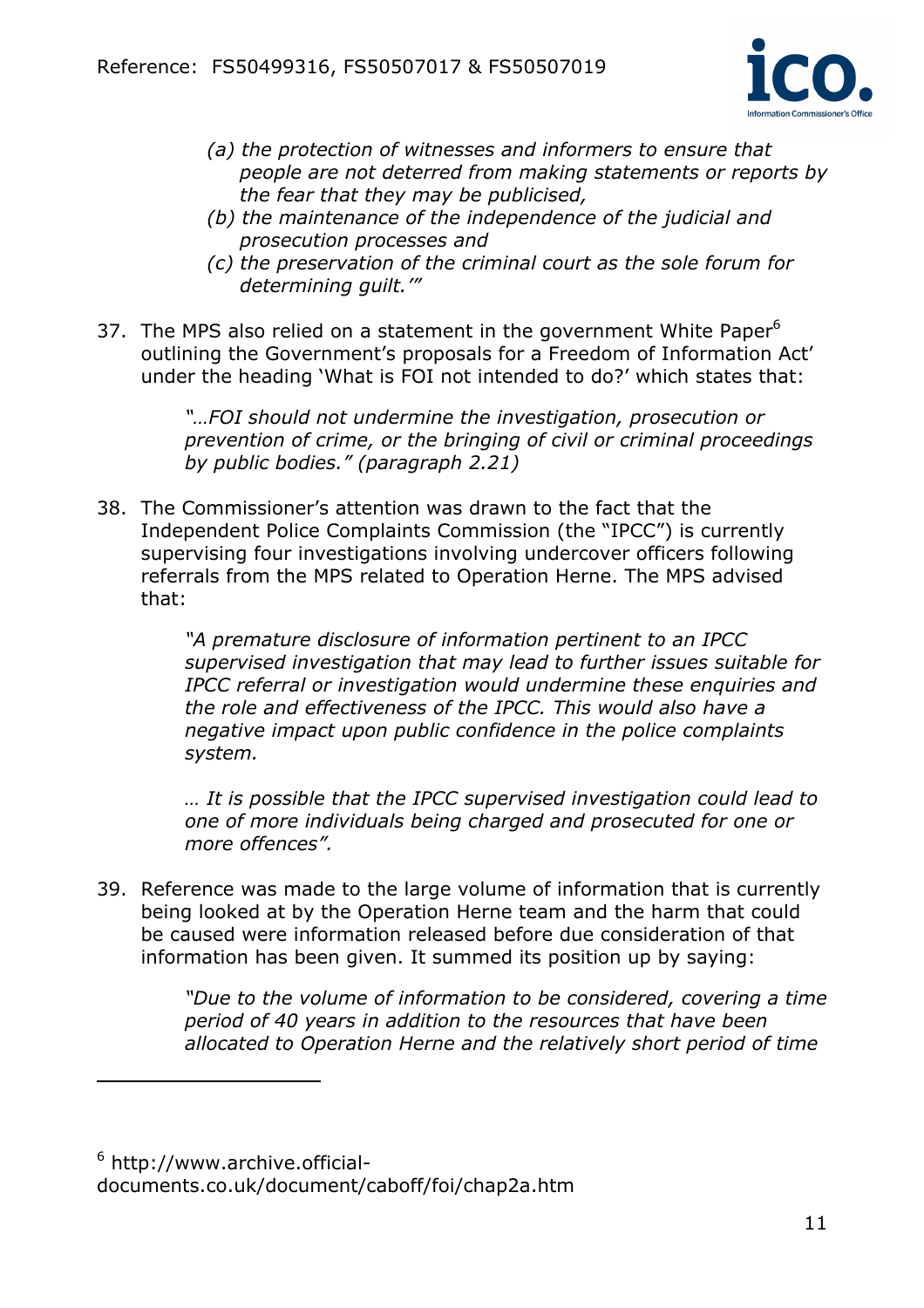

*(in the context of investigations and the harm recognised by the time periods relating to the application of FoIA exemptions) the public interest would be served by enabling the existing enquiry to go where the evidence takes it, determine the full context and harm in relation to the disclosure of the information requested and determine priorities in relation to the focus of enquiries. This would be achieved by maintaining the exemption".* 

#### **Balance of the public interest**

40. It is important to note that the Commissioner must consider the situation at the time that a request is made. Therefore, although he notes the considerable time between the making of the requests and this notice, he must necessarily consider things as they were at that time. However, in this regard he would also note that Operation Herne remains ongoing and therefore any inherent harm associated with compromising that investigation remains today. He further notes that the MPS has advised that:

> *"Even in the absence of Operation Herne, section 30(2) would apply to the information in its entirety as section 30(2) is not limited to specific investigations and would apply to administrative procedures etc. relating to confidential sources."*

- 41. The Commissioner recognises the public interest in disclosure in this case, particularly given the high profile of the issues which are being considered by both the MPS and the IPCC. However, the Commissioner also recognises the vital importance of the MPS being able to investigate fully, and without any hindrance to the process, when considering its position in relation to potential criminal conduct.
- 42. Having had full access to the information in its entirety and considered in detail the potential consequences of disclosure of each withheld item, the Commissioner is satisfied that the MPS has disclosed the maximum amount of information without causing any possible detriment. He further notes that it has done so taking into account the current situation, rather than that at the time of the request, which he considers shows a positive approach to transparency on behalf of the MPS as it has endeavoured to maximise disclosure as the investigation has progressed.
- 43. Although he notes that there is a significant public interest in disclosure, the Commissioner finds the public interest arguments in favour of maintaining the exemption to be more compelling. He therefore concludes that the public interest in maintaining section 30(2) outweighs that in disclosure.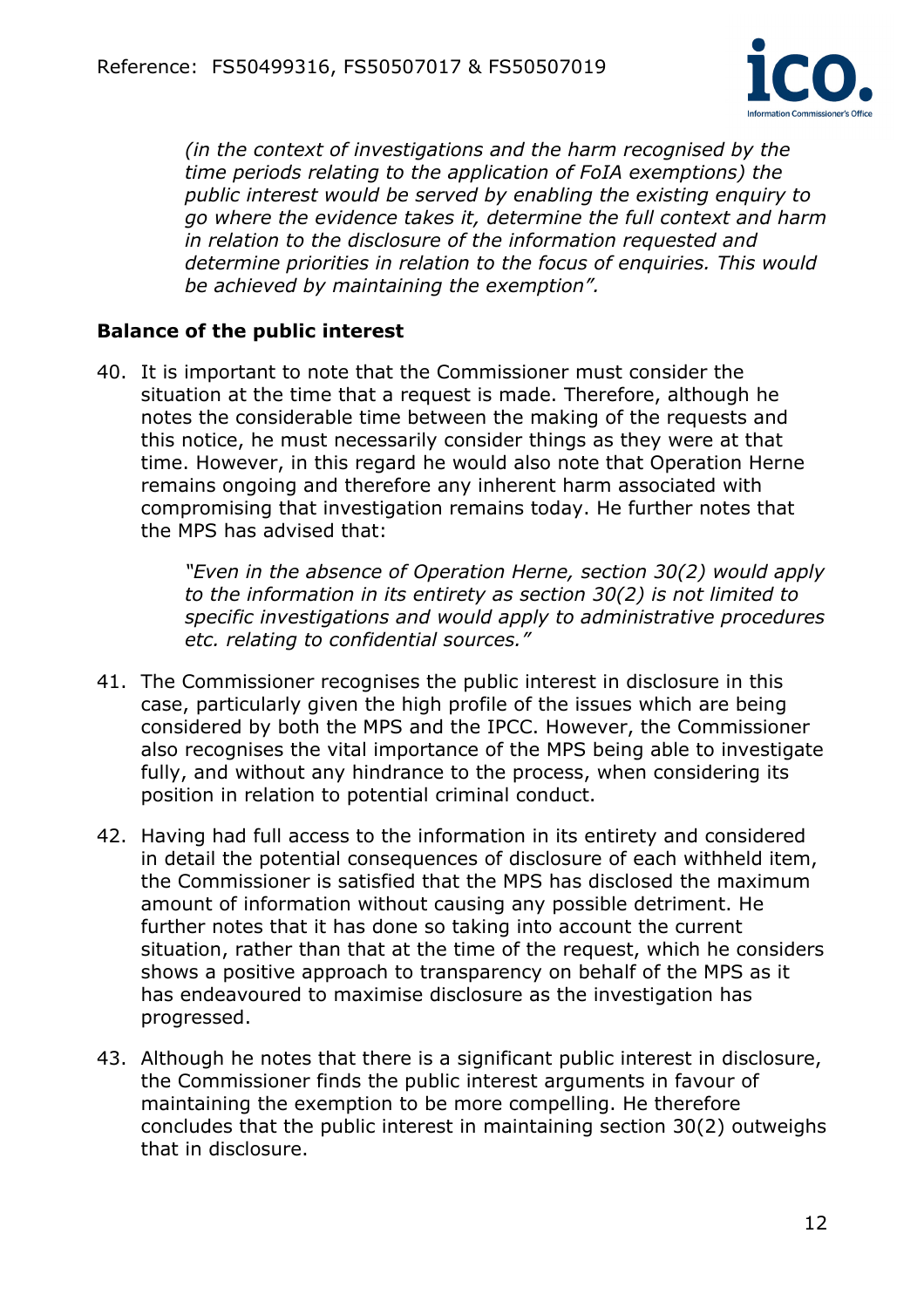

### **Section 23(5) - information held by, or relating to, security bodies**

44. The public authority has explained to the Commissioner that:

*"… section 23(5) has been cited in relation to any additional information / documents that may be held by the MPS in addition to the actual content of the documents that the MPS have confirmed are held".* 

- 45. Information relating to security bodies specified in section 23(3) is exempt information by virtue of section 23(1).
- 46. Section 23(5) excludes the duty of a public authority to confirm or deny whether it holds information which, if held, would be exempt under sections 23(1).
- 47. By virtue of section 23(5) the duty to confirm or deny does not arise if, or to the extent that, compliance with section  $1(1)(a)$  would involve the disclosure of any information (whether or not already recorded) which was directly or indirectly supplied to the public authority by, or relates to, any of the bodies specified in section 23(3).
- 48. In the Commissioner's opinion the exemption contained at section 23(5) should be interpreted so that it is only necessary for a public authority to show that either confirmation or denial as to whether the requested information is held would involve the disclosure of information relating to a security body. Whether or not a security body is interested or involved in a particular issue is in itself information relating to a security body.
- 49. Furthermore, the Commissioner believes that the phrase 'relates to' should be interpreted broadly. Such an interpretation has been accepted by the First-tier Tribunal (Information Rights) in a number of decisions.
- 50. The test as to whether a disclosure would relate to a security body is decided on the normal civil standard of proof, that is, the balance of probabilities. In other words, if it is more likely than not that the disclosure would relate to a security body then the exemption would be engaged.
- 51. From the above it can be seen that section 23(5) has a very wide application. If the information requested is within what could be described as the ambit of security bodies' operations, section 23(5) is likely to apply. This is consistent with the scheme of FOIA because the security bodies themselves are not subject to its provisions. Factors indicating whether a request is of this nature will include the functions of the public authority receiving the request, the subject area to which the request relates and the actual wording of the request.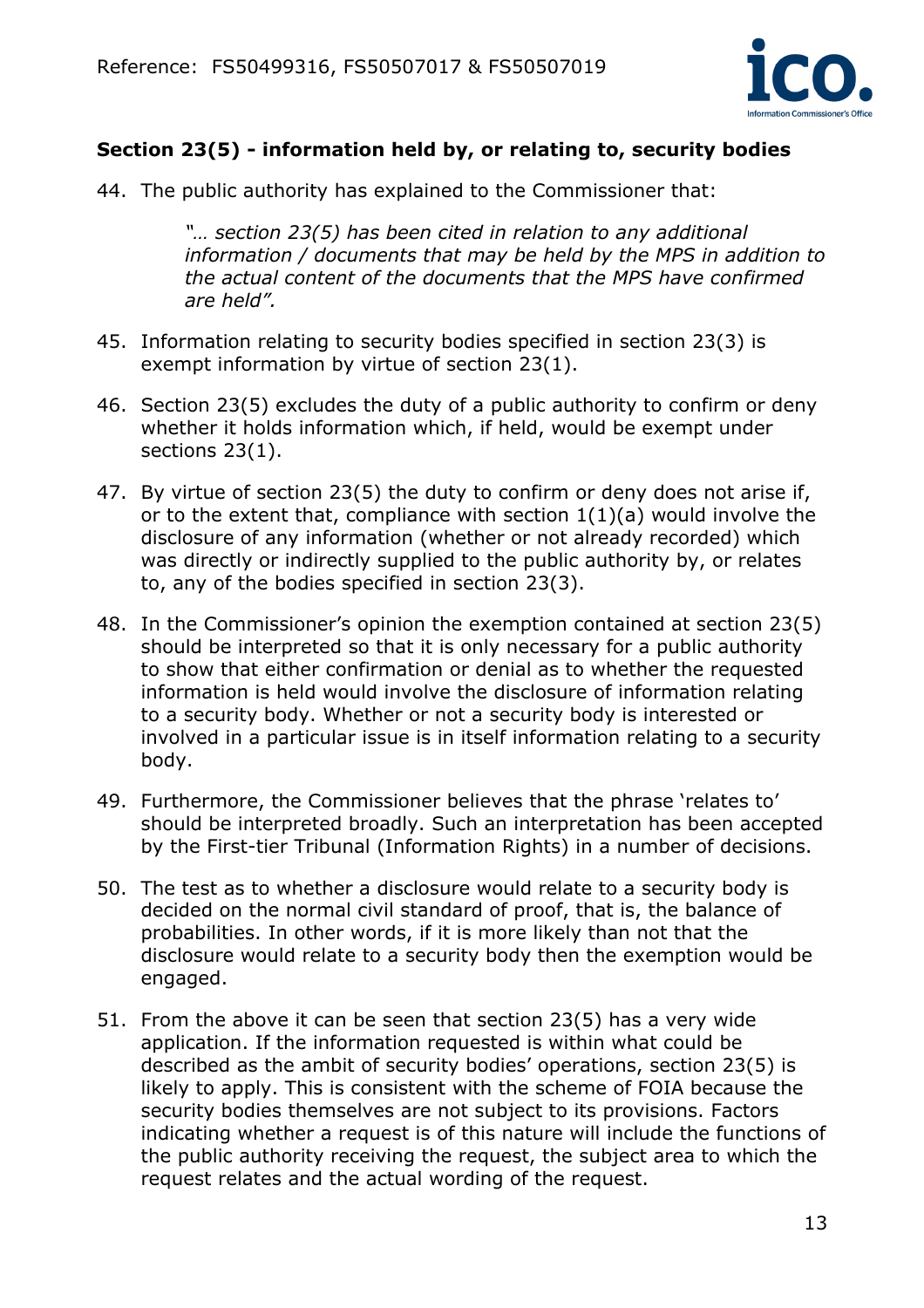

- 52. There is clearly a close relationship between the MPS and the security bodies. In respect of its role, and the subject matter of the requested information, the Commissioner is satisfied that, on the balance of probabilities, any information, if held, could well relate to one or more of the bodies identified in section 23(3) of the FOIA. He is therefore satisfied that the section 23 exemption is appropriately engaged in respect of any relevant information (if held) beyond that which the MPS has acknowledged it holds.
- 53. Section 23 affords an absolute exemption and no public interest test is required once it is found to be engaged.

### **Conclusion**

54. As he has determined that the exemptions at section 30(2) and 23(5) are properly relied on the Commissioner has not found it necessary to consider the other exemptions cited.

#### **Other matters**

- 55. The complainant has asked the Commissioner to investigate why it took so long for this and his other related requests to be responded to by the public authority. The Commissioner has noted the procedural breach in his findings above and he will also draw attention to the length of time taken to undertake an internal review here, although this necessarily falls outside of the main body of his decision notice.
- 56. Any formal determination about the causes of these delays falls outside the Commissioner's jurisdiction. However he remains in regular dialogue with the MPS with a view to securing significant improvement in its information request handling practice.

#### **Internal review**

57. Part VI of the section 45 Code of Practice makes it desirable practice that a public authority should have a procedure in place for dealing with complaints about its handling of requests for information, and that the procedure should encourage a prompt determination of the complaint. As he has made clear in his 'Good Practice Guidance No 5', the Commissioner considers that these internal reviews should be completed as promptly as possible. While no explicit timescale is laid down by the FOIA, the Commissioner has decided that a reasonable time for completing an internal review is 20 working days from the date of the request for review. In exceptional circumstances it may be reasonable to take longer but in no case should the time taken exceed 40 working days.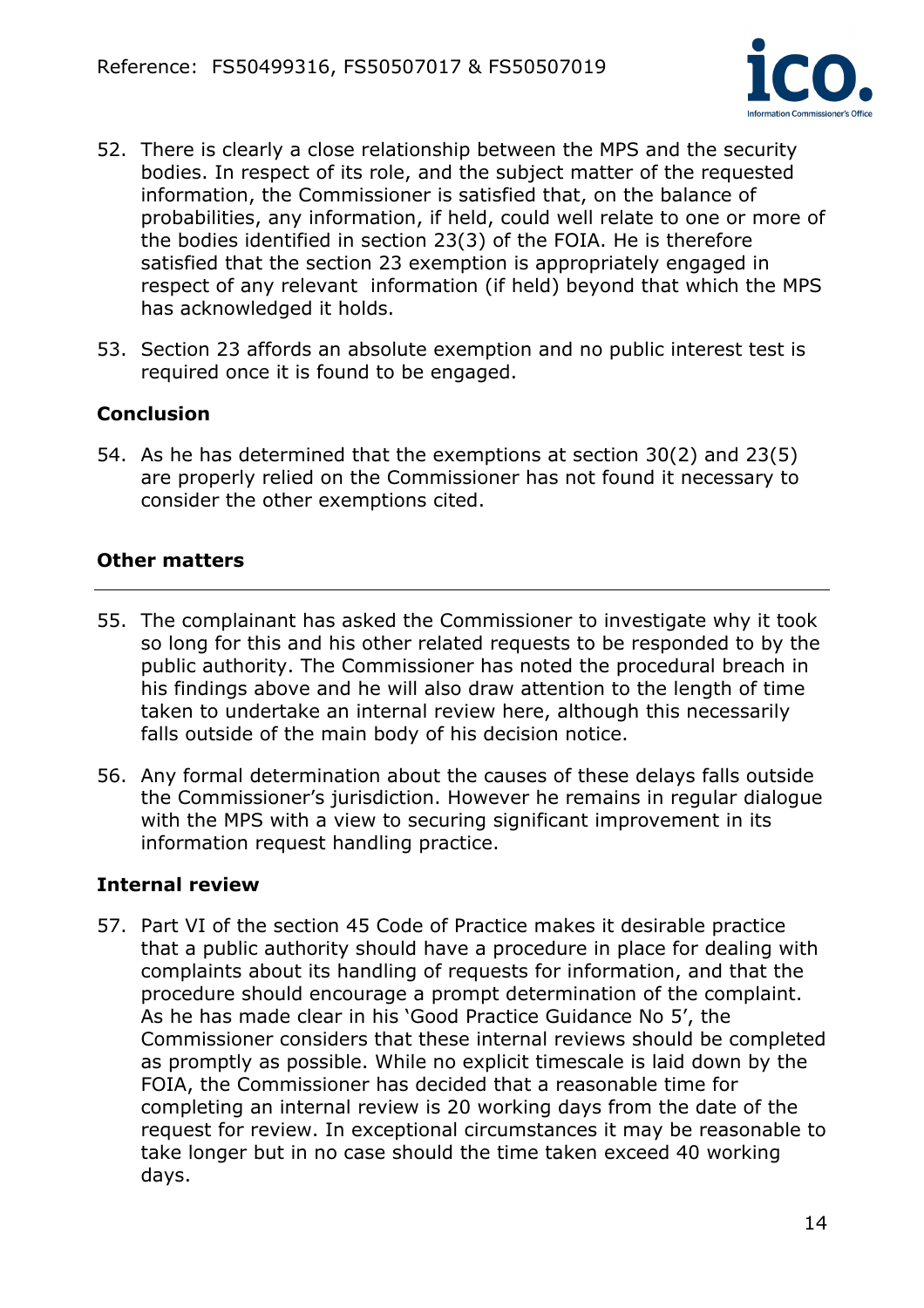

58. The Commissioner accepts the sensitivity of the subject matter in this case. However, he is very concerned that it took over a year for two of the internal reviews to be completed, and over 11 months for the other. He further notes that this public authority is currently subject to ongoing monitoring in respect of the timeliness of its internal reviews and these requests will be considered as part of that monitoring.